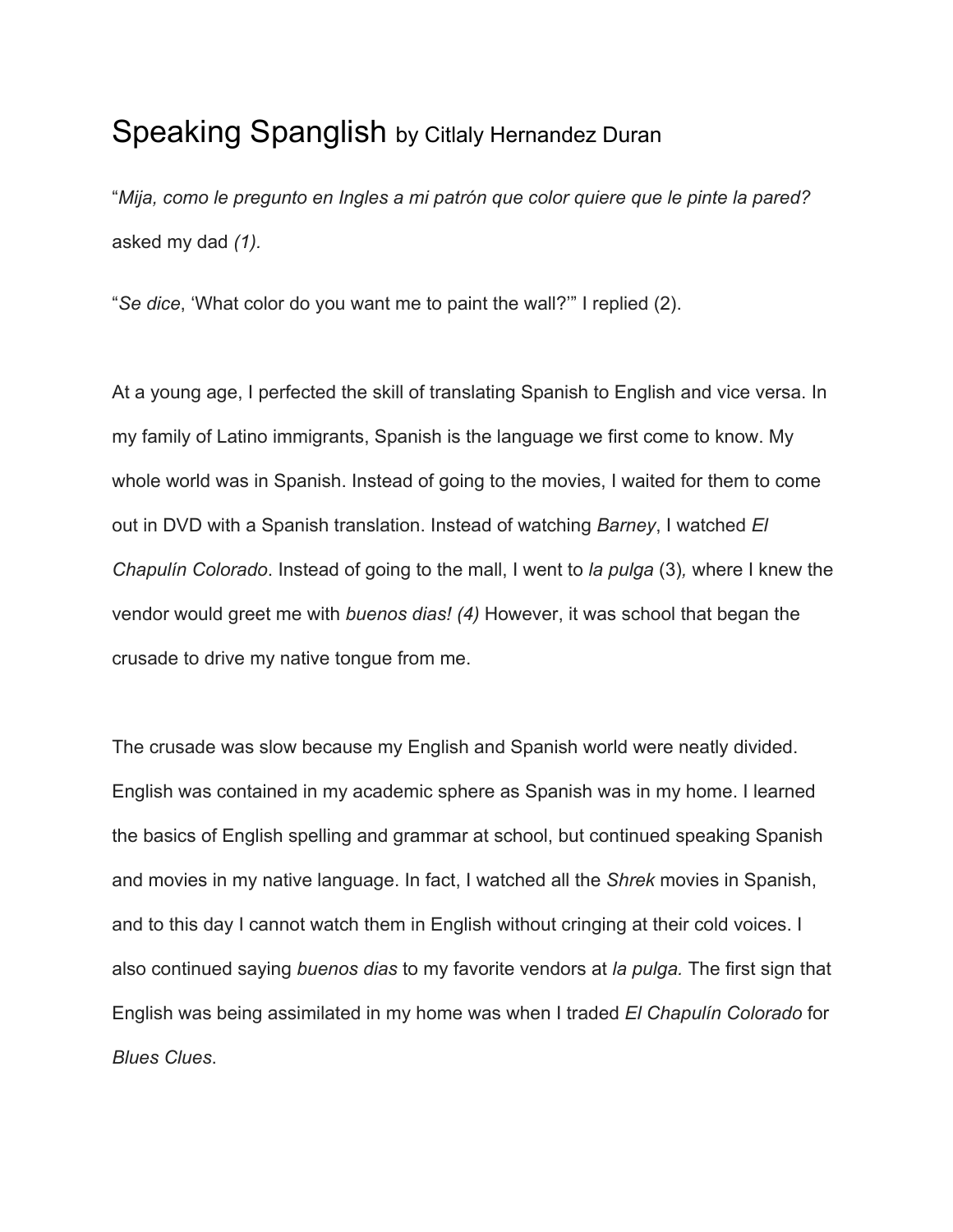Watching English TV shows greatly expanded my vocabulary, and I had an older sister who was always willing to practice with me. At first, my English sounded like gibberish, but I quickly started to formulate full sentences. My parents were proud that I was learning English because they knew it was necessary for immigrants, like ourselves, trying to live the American Dream, and my dad knew that *el que sabe dos vale por dos* (5). At the time, my dad was also trying to learn English by taking a night class at a community college. Sometimes he asked me to help him even though I knew only as much English as he did. However, singlehandedly maintaining a family on minimum wage meant working more hours and studying less, so he quit night classes. Although he did not give up learning English, he could not learn as fast. Meanwhile, I continued expanding my vocabulary until English naturally rolled off my tongue.

The reality of learning a new language and assimilating into a new country did not have the outcome my parents had idealized. Me conversing in Spanish would get interrupted by English words. Soon, I was the one asking my dad to translate simple words like fence. I would ask, "¿*Como se dice,* 'fence' *en Español*? (6)." This greatly impacted my ability to converse with my parents about my everyday activities. My dad immediately noticed the shift in my dominant language and demanded that I speak to him only in Spanish. Initially, I could not understand his sudden resistance to my developing English skills, but I did not fight him because his firm look told me that preserving my Spanish was important to him. In retrospect, I should have realized that Spanish was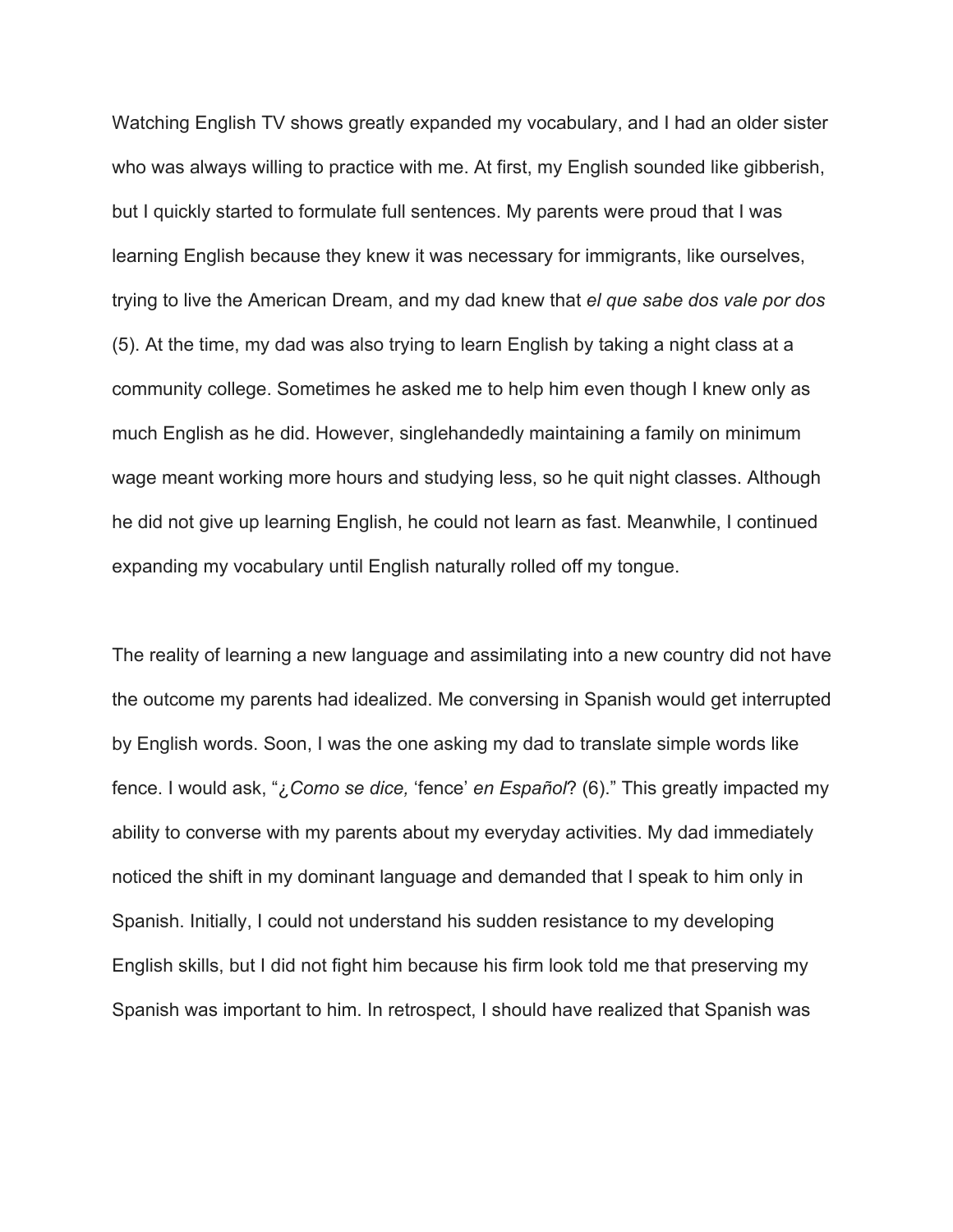the only way I could communicate with my dad. He understood English, but could hold only simple conversations, and he wanted more than that with his growing daughter.

The separation of these two worlds improved my Spanish, but my English was not developing as quickly as it was for my classmates. I struggled to be at the standard reading and writing level for my grade. Thus, I was categorized an English language learner, which meant taking a standardized test every year until I proved to be proficient in English. I remember crying to my dad and begging him to not make me go to school on the day I had to take the test with the other students who were also Spanish native speakers. The test was cruel– it was a way to single out the students who did not belong in the American education system. However, my dad always calmed me down and reminded me that *el que sabe dos vale por dos* (7)*.*

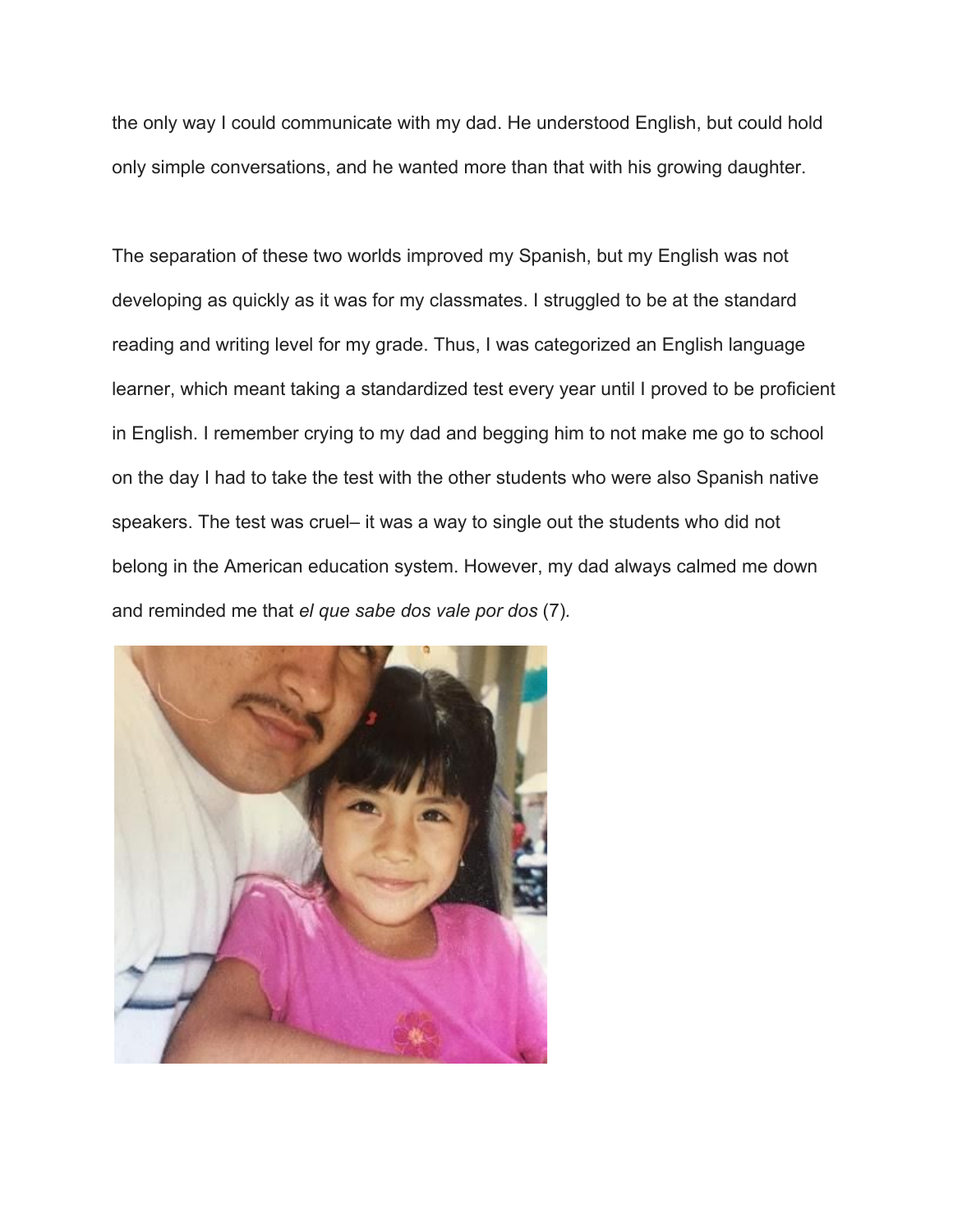In middle school, I finally passed the English language learner test and was given a diploma that certified my English proficiency. My acceptance into academic English inspired me to immerse myself into English literature. I read *The Hunger Games*, *The Twilight Series*, and short stories. When my dad would catch me reading into the late night he would frown and say, "*Te voy a quitar ese libro* (8)." I used to get so mad at him for prohibiting me from reading my books, but I now realize that he did not mean to inhibit my development. In fact, my dad would encourage me to continue when he saw me reading books in Spanish. He would even inquire about the plot, the characters, and the literary elements, something he would never do when he saw me reading English books.

When I moved away for college, I did not realize the impact it would have on my Spanish skills. At first, I felt liberated to speak whatever language rolled off my tongue. I would code switch from Spanish to English and vice versa, but for obvious reasons, English became my dominant language. I would occasionally speak Spanish among my Latina friends. Surprisingly, speaking Spanish with them made me feel less homesick. However, the occasional Spanish conversations were not enough. When I went home, my dad would frown at me because my Spanish became broken again. I would ask,

"Como se dice 'seminar' en Español? (9)."